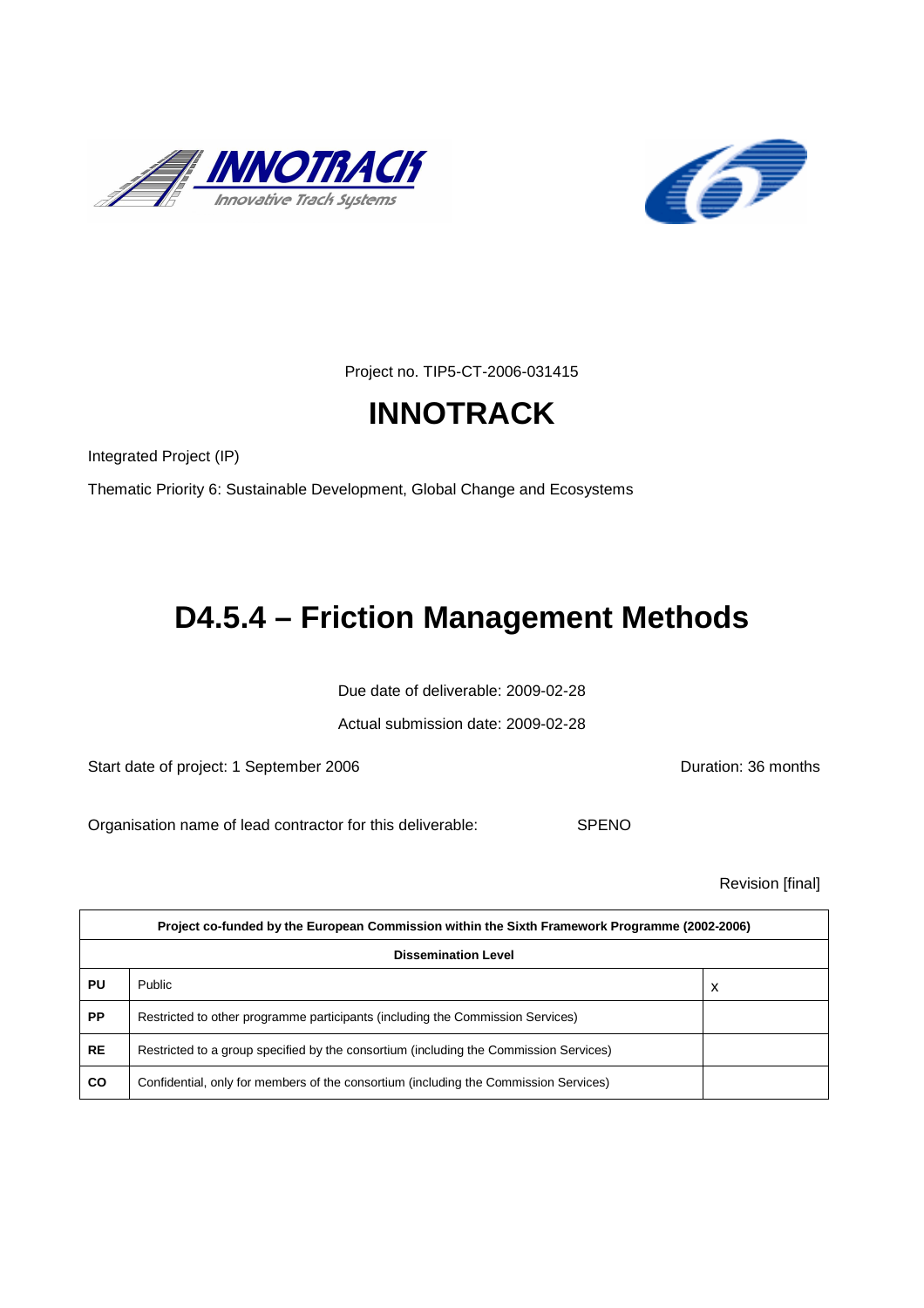# **Table of Contents**

| 2.           |            |  |  |
|--------------|------------|--|--|
| 3.           |            |  |  |
|              | 3.1<br>3.2 |  |  |
| $\mathbf{4}$ |            |  |  |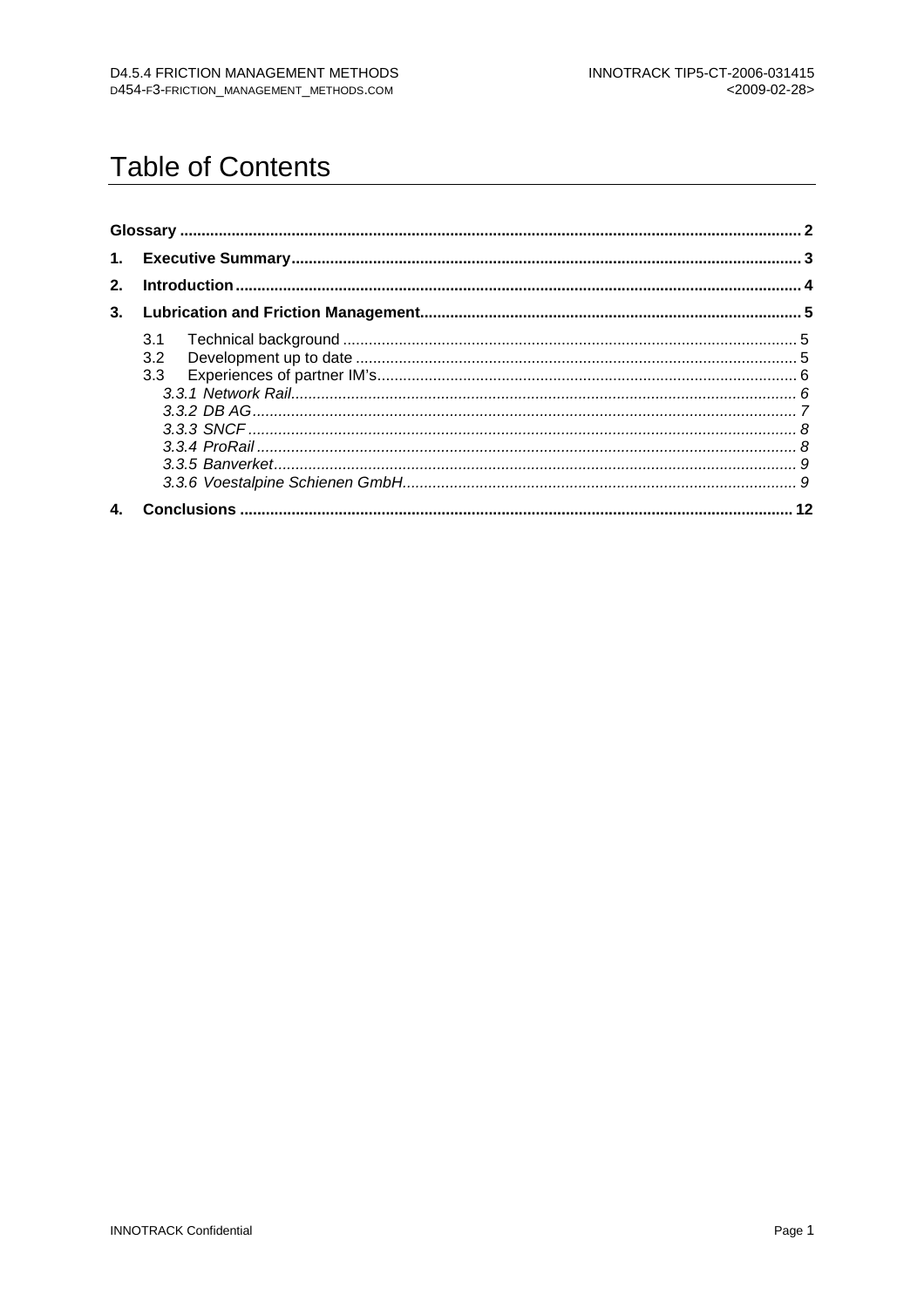# **Glossary**

| Abbreviation/acronym | <b>Description</b>             |
|----------------------|--------------------------------|
| <b>TOR</b>           | Top-of-Rail                    |
| IM                   | Infrastructure Manager         |
| FM                   | <b>Friction Modifier</b>       |
| <b>RCF</b>           | <b>Rolling Contact Fatigue</b> |
| <b>GCC</b>           | <b>Gauge Corner Cracking</b>   |
| HC                   | <b>Head Check</b>              |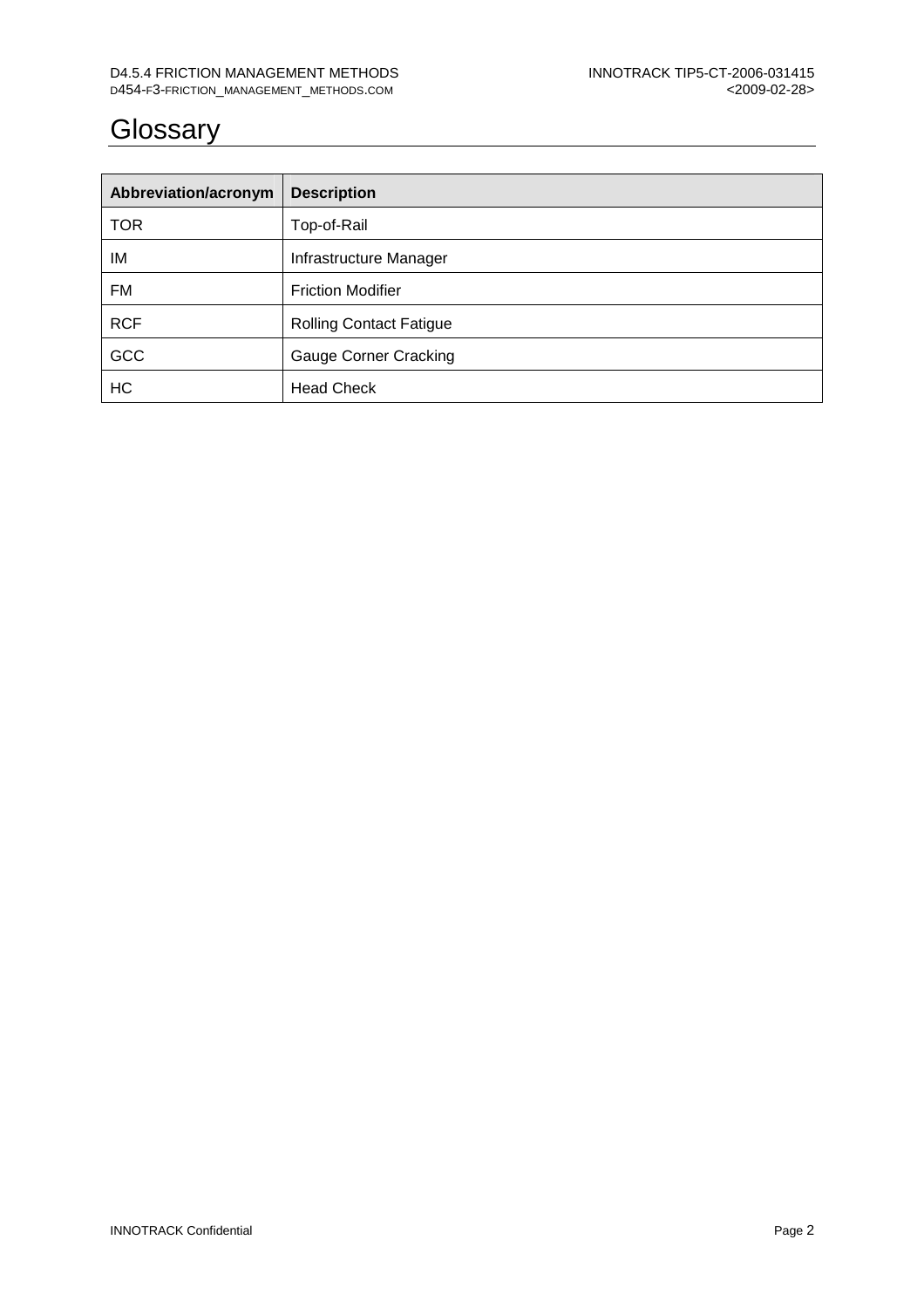## 1. Executive Summary

INNOTRACK work package 4.5 investigated the potential for rail wear and noise to be reduced by lubricating the gauge corner, and the potential for top-of-rail (TOR) friction modification to reduce corrugation, noise and RCF.

This document describes the present situation with regard to the use of both techniques, and concludes that gauge face lubrication is a commonly used practice for reduction of lateral wear; however long-term field tests are required in order to determine appropriate innovative TOR friction management strategies.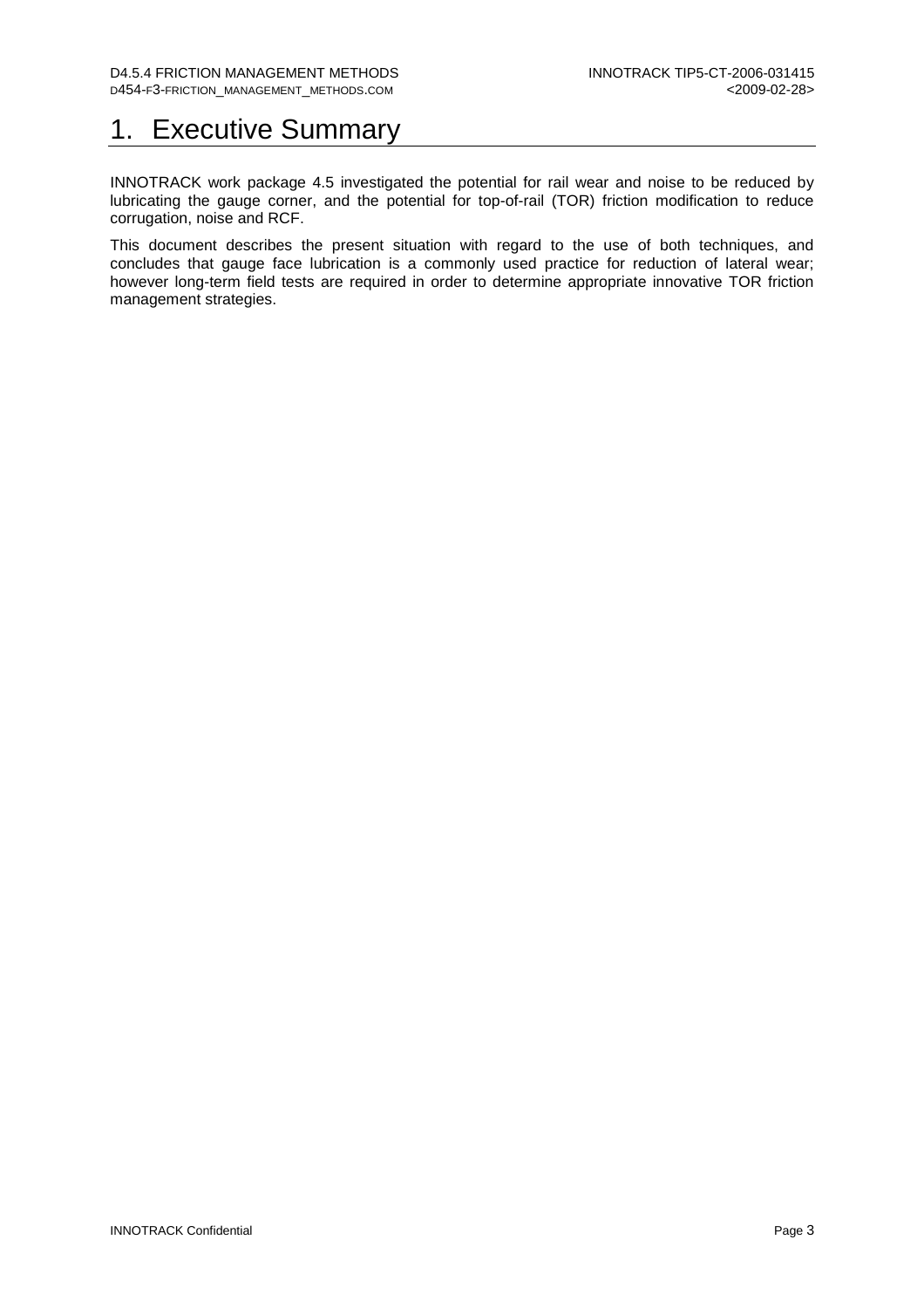# 2. Introduction

The INNOTRACK work package WP4.5, entitled "Innovative Maintenance Processes", includes the task 4.5.4 "Specification, identification and optimisation of friction conditions". Unfortunately, within the group there has been no representative from the industry with experience of working in the field of friction modification. The representatives from the rail producing and rail grinding industry have a more general interest in the subject, but are not primarily concerned with research work in this area. Furthermore, the IM's represented in this work package have only limited knowledge or experience of the use of friction modification. Heavy-haul networks have started to investigate or even implement this technology under their specific operational conditions.

Consequently no concrete results with regard to new maintenance processes can be expected. However, it is hoped that the deliverable provided contains sufficient information about the present situation with regard to the use of gauge face lubrication and friction modification, and recommended actions for future research work.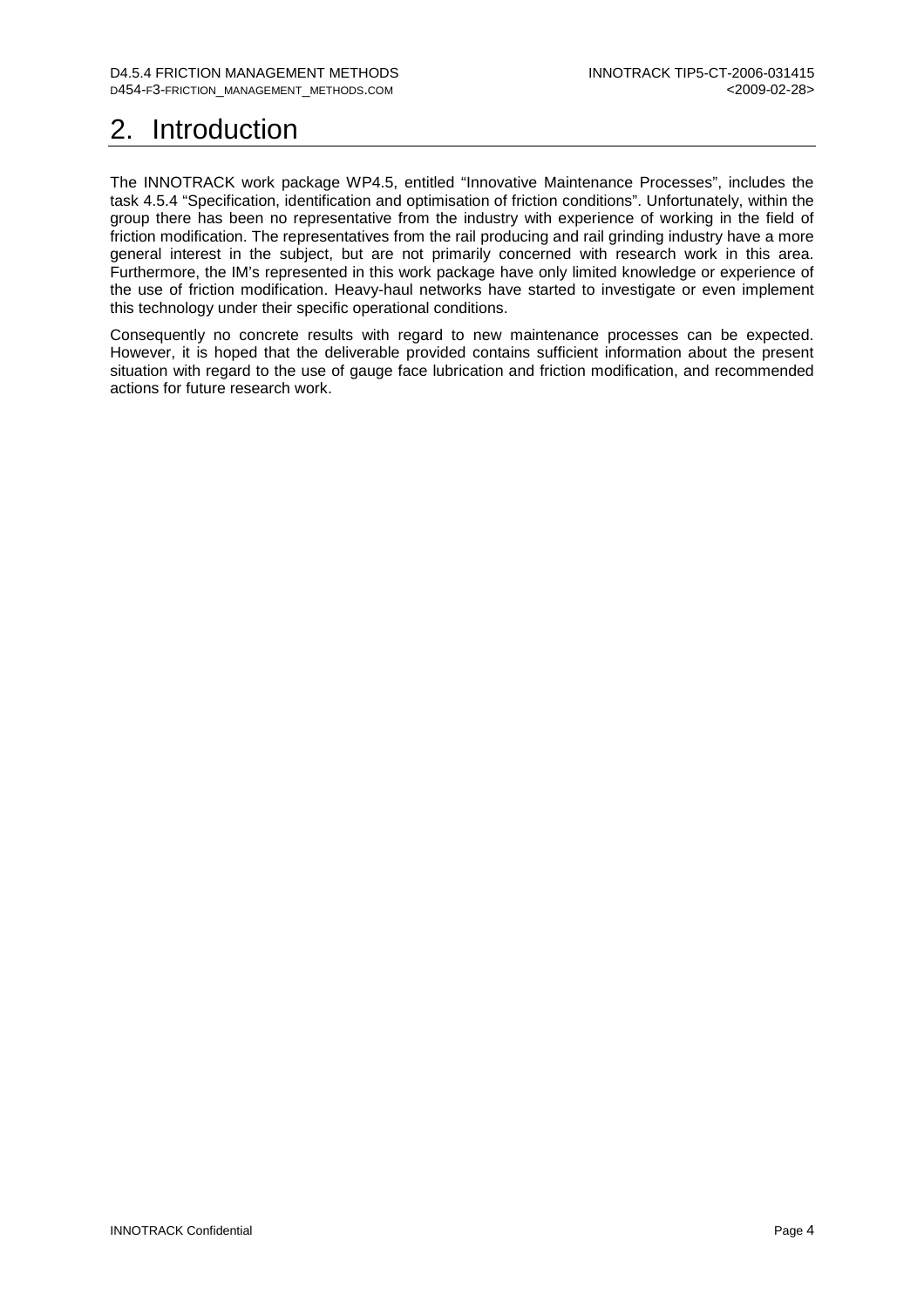## 3. Lubrication and Friction Management

## 3.1 Technical background

The coefficient of friction between wheel and rail varies in track between a minimum of almost 0 and a maximum of up to 0.8. It is widely accepted that the ideal coefficient of friction  $\mu$  in the contact area between wheel and rail on the running surface should be between 0.30 and 0.35, whereas the respective value at the flange / gauge corner contact should be a minimum. Providing consistently such desirable friction values would result in reduced abrasive wear, reduced development of RCF and short wave corrugation in curves as well as improved steering performance of vehicles, energy savings (e.g. a 5% reduction is reported from heavy haul railways in North America [5]) and reduced noise levels. The positive effects might differ depending on the type of traffic (heavy haul, mixed traffic, light rail…).

## 3.2 Development up to date

Lubricants were developed initially to reduce the coefficient of friction at the flange / gauge corner to a minimum. These substances are either applied locally in track with stationary equipment (greasing the gauge face of high rails in curves) or using vehicle based equipment. Gauge face lubrication of high rails in tighter curves has become a widely used maintenance activity and can be classified as stateof-the-art. Nevertheless there might be some potential to improve efficiency and economic savings particularly in the field of optimised logistics and maintenance of the lubrication equipment.

Other applications of friction modifiers have started to be tested and implemented, their aim being to keep the coefficient of friction in the range of 0.3. Generally, these products are applied using similar installations as for gauge face lubrication, but are applied to the running surface of the rail. Other systems exist that achieve the same goal, but are vehicle-mounted and apply the friction modifier to the wheel tread. Globally spoken laboratory tests have shown the ability to reduce wear and RCF. In track tests these results have been confirmed, but the main problem seems to be to verify the practicality of applying the friction modifiers in a large scale and maintaining the required installations (e.g. Canadian Pacific has decided to implement friction modification in large scale in their heavy haul network but the first results will not be available until the end of 2009).

Areas that were identified where research could lead to potential improvements are:

- Logistics of application
- Maintenance of applicators
- Optimisation of dosage of material and applying cycles
- Identification of criteria for choosing stationary or mobile applicators
- Life- cycle-cost analysis

A CEN – committee (TC256 - SC2 - WG38) is dealing with lubrication and top-of-rail friction modification and is about to define European standards.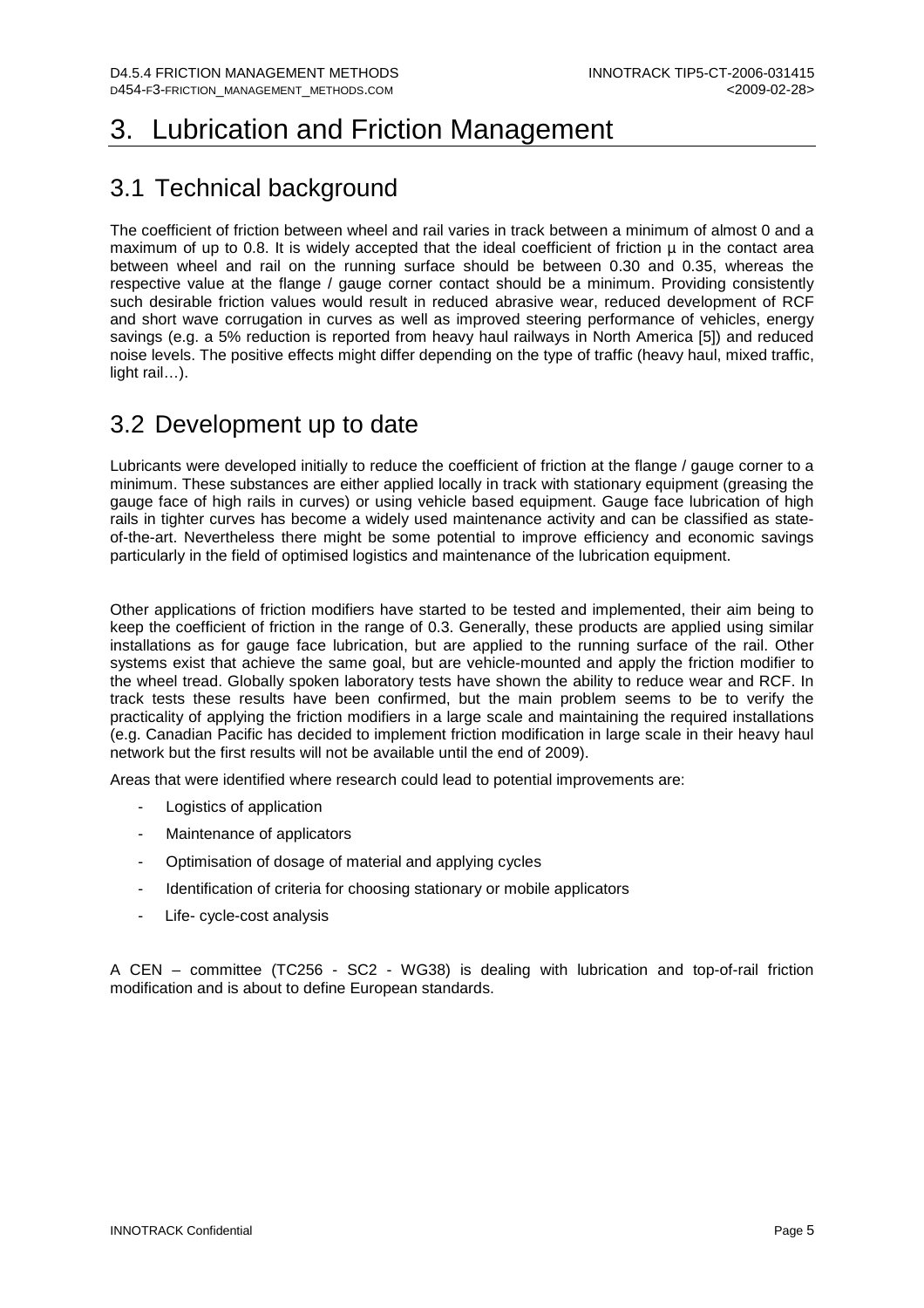## 3.3 Experiences of partner IM's

The following chapters summarise the experiences of the partners participating in WP 4.5 in the use of lubrication and top of rail friction modification. As additional information, a presentation "Lubrication Benchmark Europe" that was given by ProRail to the UIC Track Expert Group in February 2009 has been attached as Annex A.

### 3.3.1 Network Rail

### **Present lubrication activities**

Rail mounted lubricators have been used successfully for many years on the GB railway network to reduce wear of the high rail gauge face and rail vehicle flanges in contact with it on curves. The use of lubricators increased significantly when it was identified that increased rail lubrication at curves also helped to reduce the risk of rolling contact fatigue.

Rail mounted lubricators are currently used on Network Rail infrastructure for the following reasons:

- To reduce the rate of gauge face wear of rails.
- To reduce the traction coefficient and limit the initiation of RCF, in particular gauge corner cracking (GCC).
- To help prevent incidence of insulated block joint failure by reducing the risk of metal particle inclusion (insulation break down).
- To reduce the risk of potential derailment due to the combination of dry gauge face/wheel flanges causing high friction and flange climb derailment.

The relevant Network Rail Company Standard mandates that lubricators shall be fitted at all possible locations where high lateral forces between wheel and rail are known or observed to exist (using the rail wear pattern as a guide). Such sites would meet the criteria below:

- All curves exhibiting or having had a history of excessive gauge face wear;
- All curves with a history of RCF;
- All curves with a radius of less than 1500 metres;
- Cant deficiency greater than 50 mm;
- All curves with continuous check rails installed due to curvature should also be considered. and designed or adapted for this purpose. In such instances the check rail is to be lubricated for reducing noise and wear.

The majority of lubricators in use on Network Rail are of the hydraulic type, followed by mechanical. On long curves, multiple lubricators may be installed at intervals, or multiple and/or longer bars may be installed at the start of a curve.

The use of electrically operated lubricators has grown rapidly over the past few years and this trend is set to continue for reliability and performance reasons. Electric lubricators, unlike mechanical or hydraulic lubricators, are able to lubricate both rails at a particular curve; this means that a single electric lubricator can be used to lubricate a series of left-handed and right-handed curves.

For new installations, visual inspection is undertaken to determine the correct lubricator position. The optimum grease pick up point is often located at the point at which gauge corner/flange contact begins and will generally be between half and two thirds up the transition, depending on:

- Rate of gain of cant deficiency;
- Rail profile;
- Wheel profile:
- Rolling stock characteristics.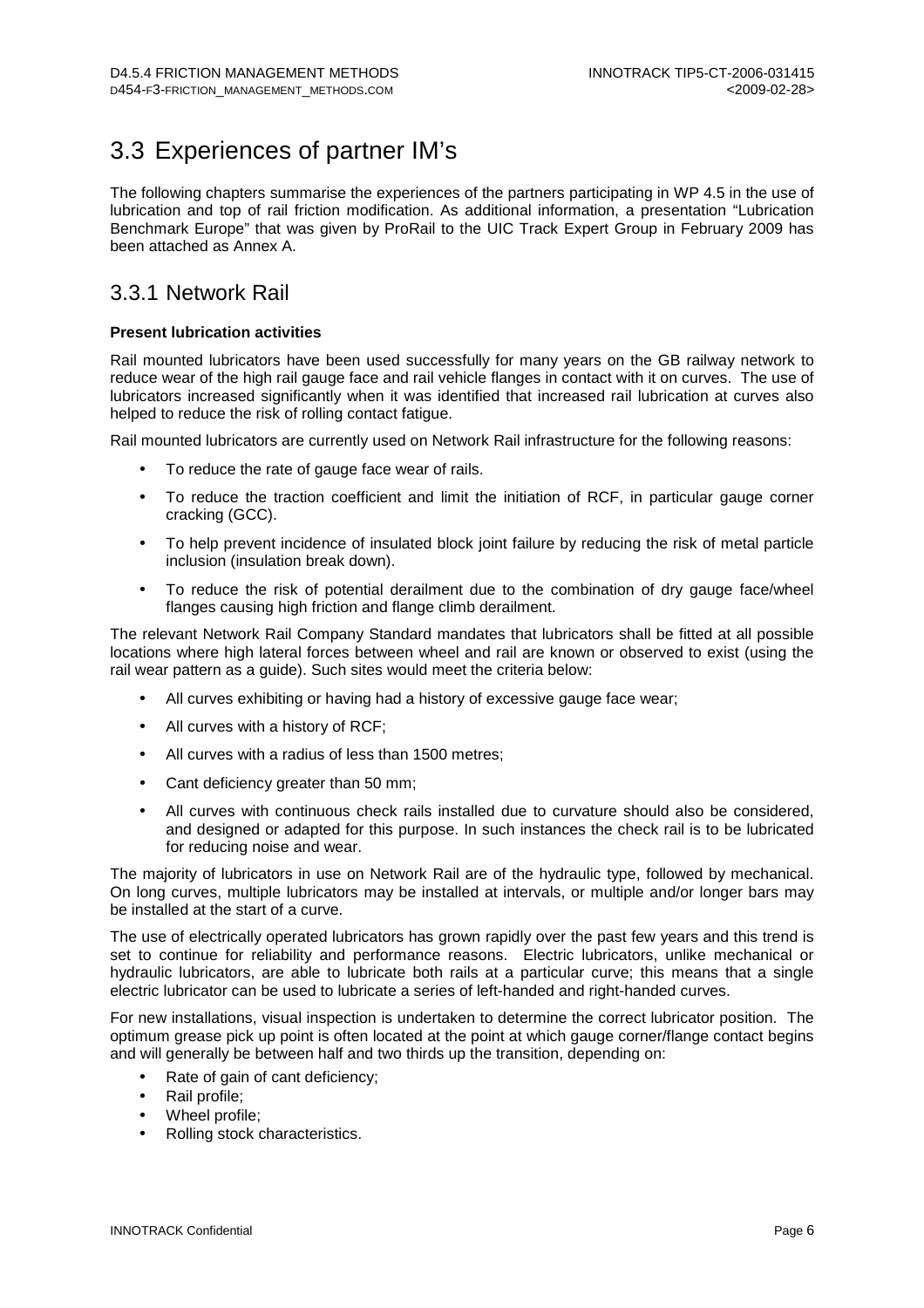Lubricators are set up according to the manufacturers' instructions, with subsequent checks after a short period of service to assess whether lubricant is being dispensed as effectively as possible and grease is not applied to the rail head. Lubricant application rates are as specified by the manufacturers, as are lubricator maintenance regimes. To assess whether adequate lubrication is taking place, the condition of the rail throughout curves served by lubricators is inspected using the following measures:

- Rail wear:
- Friction;
- Visual inspection and presence of grease, to confirm that lubricant is being applied in the proper amount and is not migrating to the top of rail.

Minor relocation of lubricators may become necessary over time as a result of changes in track cant, track alignment after tamping, train speed, cant deficiency and changes in the mix of rolling stock.

### 3.3.2 DB AG

### **Present lubrication activities**

On DB AG traction units and driving trailers, the wheel flanges of the first leading wheel set are lubricated automatically with special wheel-flange lubricants during running. The rapidly biodegradable lubricant spreads itself to the following wheels and the rails as a result of wheel-flange/rail contact.

As almost 100 % of the trains are fitted with these systems, it is assured that particularly the gauge corner of the high rails in curves is indirectly lubricated regularly.

Both single-rail as well as dual-rail systems from various manufacturers are used here as on-board lubricators. The control of the installations is either distance- or time-dependent - and in some cases also curve-dependent - and can be varied within certain limits according to requirements.

Depending on the installation, the wheel flanges are lubricated every 250 to 600 metres with about 0.03 grams of wheel-flange lubricant. The requirements for wheel-flange lubricators are set out in prEN 15427:2005. The requirements for wheel-flange lubricants are currently being defined at a European level (CEN / TC 256 / SC2 / WG 38) with the participation of DB AG.

Stationary lubrication installations (rail lubricators) are employed only at some locations on the DB AG network, which are subjected to heavy loads and stresses, wear or noise. In the last years 38 stationary lubricators (rail flange lubrication) were installed in the network of S-Bahn Berlin (2003/2004) and 48 stationary lubricators were installed in the network of S-Bahn Hamburg (2004, 2008). Most of the installations were financially supported by the government within a German noise reduction program.

Switch lubrication will be dealt with within SP3.

#### **Comments regarding TOR friction modifiers**

Within the German noise reduction program 18 stationary lubrication systems (combination of rail flange and TOR lubrication) of the Rail Partner Deutschland (RPD) Company were installed at some curves of one line in 2008.

DB AG pursues and accompanies the technical developments regarding TOR friction modifiers. Recommendations for the use of TOR friction modifiers will be derived as more information about achievable economic benefits becomes available.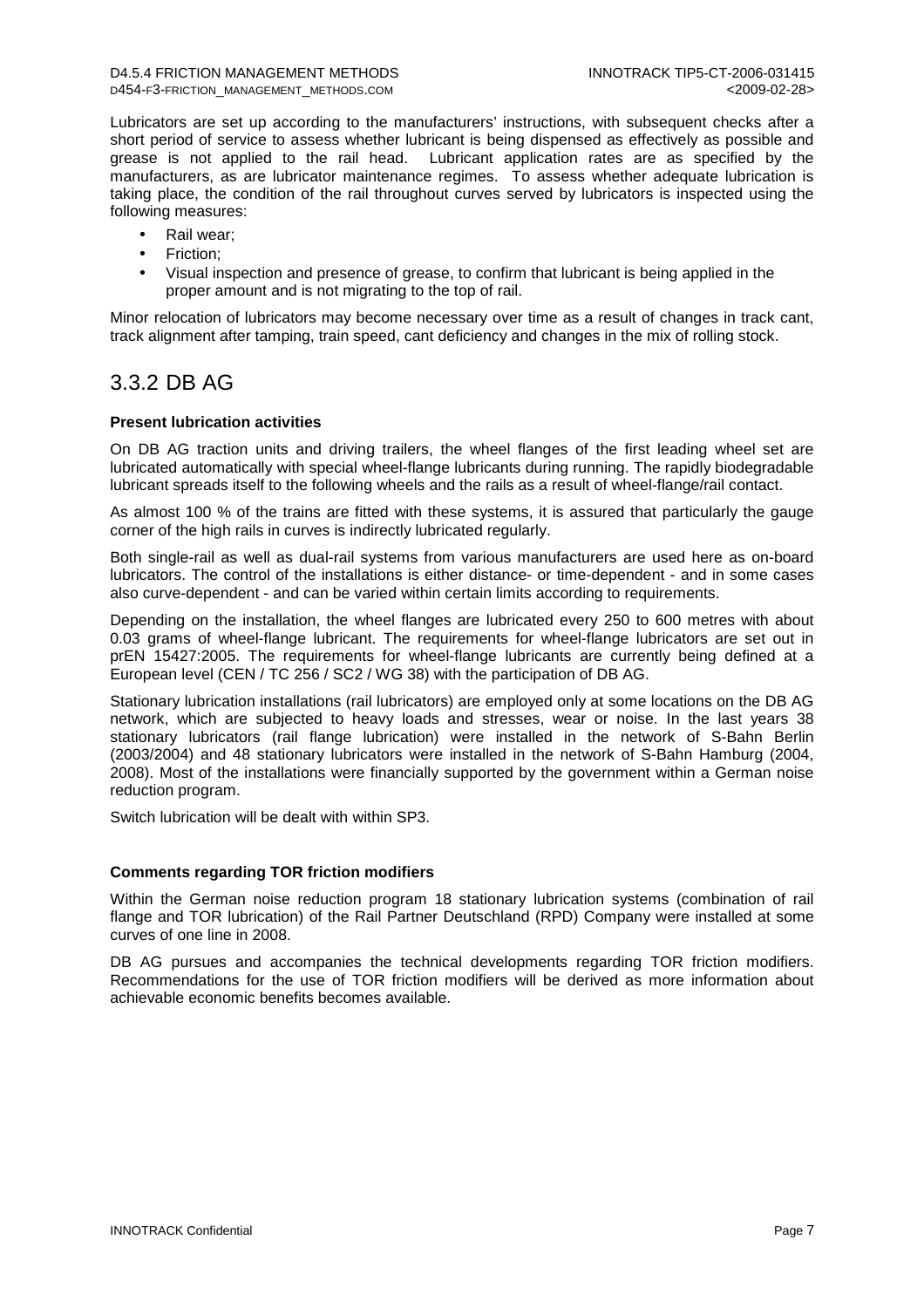### 3.3.3 SNCF

#### **Present lubrication activities**

The whole track network is treated by using on-board lubrication systems, which are activated in pre-determined locations (oil). Depending on rolling stock, this system is activated at regular times or only in curves.

The objective of lubricating is the radius of 13 mm on the gauge side of the rail in order to reduce lateral wear in curves with a radius of less than 1200 m.

Stationary installations in track are not authorized any more.

In autumn during leaf-fall periods, lubrication is suspended in order to



avoid slippery rail surfaces. Rails are then cleaned with high-pressure water to remove the mix of leaves and lubricants.

A control of rail lubrication is realised on representative points of network to calculate a national indicator of rail lubrication state, which is the base of discussions between track maintenance and rolling stock departments.

### **Comments regarding TOR friction modifiers**

TOR friction modification is not applied and not considered to be used in the near future.

### 3.3.4 ProRail

### **Present lubrication activities**

The policy of lubrication systems is not defined. Only on some rolling stock wheel flange lubrication has been mounted. There is no common use of wheel flange lubrication and there are no respective rules established. The rolling stock operators are free to use such a system or not. The type of lubricant to be used is not specified.

At present a certain number (estimated 80%) of freight locomotives and about 5% of all passenger trains are equipped with lubrication systems.

Stationary lubrication installations (rail lubricators) are employed only at some switches around and within station areas, which are subjected to heavy loads and stresses or wear respectively as well as in curves with heavy wear. A total amount of 395 stationary lubricators are installed in ProRail network.

### **Comments regarding TOR friction modifiers**

Because of Dutch noise pollution requirements there is a project running in order to organise a plan to reduce noise by a minimum of 3 dbA per station area. This noise project is active in parallel to the other ProRail daily infra projects with a separate budget provided by the government. In practice that will result in the installation of many stationary TOR units and flange lubricators of the Rail-Partner-Holland (RPH) Company, especially around switches in most stations of the big Dutch cities. Already now about 1300 systems are installed and installation will go on for the next years: A total of 2600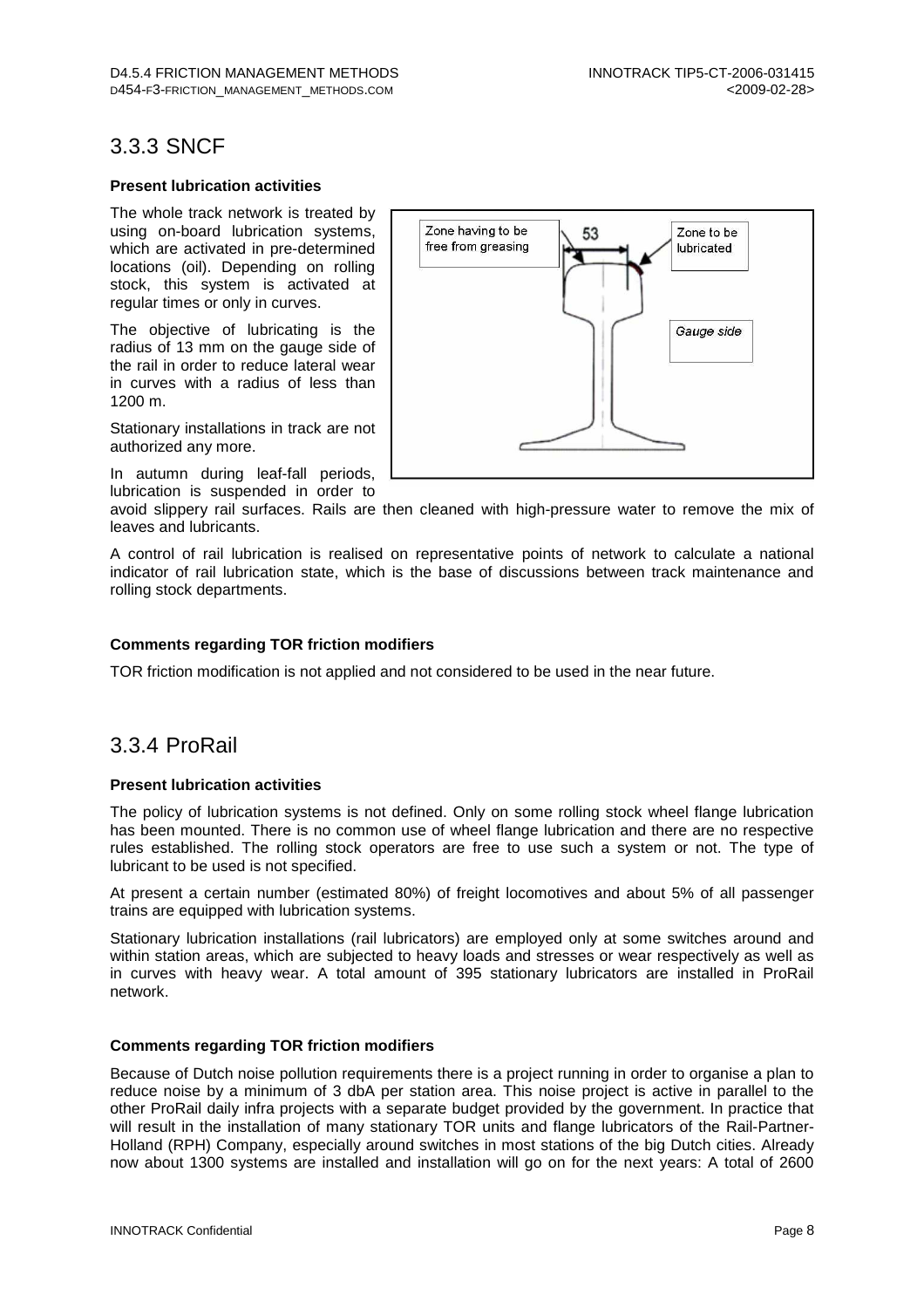systems are expected to be in service by 2010. This amount consists of always 50% TOR- and 50% lubrication stationary equipment.

In 2009 the ProRail innovation department will do research and provide pilot installations to test onboard flange- and TOR- lubrication (Headlub). The research goal is to save traction energy, reduce the amount of stationary lubricators and general track maintenance work.

### 3.3.5 Banverket

### **Present lubrication activities**

Banverket does not have a defined regulation, but rather a recommendation to use lubrication in curves with radii up to 800 meters in case of lateral wear and in switches, e.g. in marshalling yards. All greases fulfil environmental regulations according to class B as defined in SS 15 54 70.

Today there are no regulations about lubricating the wheels; it's up to the owner of rolling stock. There were discussions with different rolling stock owners about letting them do all the lubrication. But no decision has been taken so far.

Reports from practical experience indicate a reduction of wear, in a specific case up to 8 times.

It's very important that the lubrication is on the gauge face only and not on top of the rail. In autumn the lubrication is turned off at specific places were there are problems with "slippery tracks", when leaves from the trees fall down and stick onto the rails.

Snow and rain are very good lubricants for the rail and wheel. Wear is much lower in the autumn/winter period than spring/summer. Actually wear is worst in spring when the air is very dry. In the north lubrication is turned off due to snow and low temperature in winter time, as it is hard to get the equipment to work well during that period.

There is no experience with regard to energy saving. It is common sense that by lubrication one can reduce the derailment risk in tight curves and switches.

#### **Comments regarding TOR friction modifiers**

The rolling stock owner Statens Järnväger (SJ) has some trains, which are lubricating on the top of the rail and they report a better running comfort and traction behaviour.

### 3.3.6 Voestalpine Schienen GmbH

### **Present lubrication activities**

Voestalpine at Donawitz uses in their own track net gauge face lubrication in two narrow curves in order to reduce the lateral wear of the rails. On these track segments the liquid iron is transported with torpedo wagons from the blast furnaces to the steel plant.

Track data: Curve radius: 100 m and 75 m Load: 5 Million tons per year Speed: max. 20 km/h Wagon type: 16 axle torpedo wagon (22.5 t axle load)

No measured wear data is available, but the reduction of lateral rail wear is clearly visible.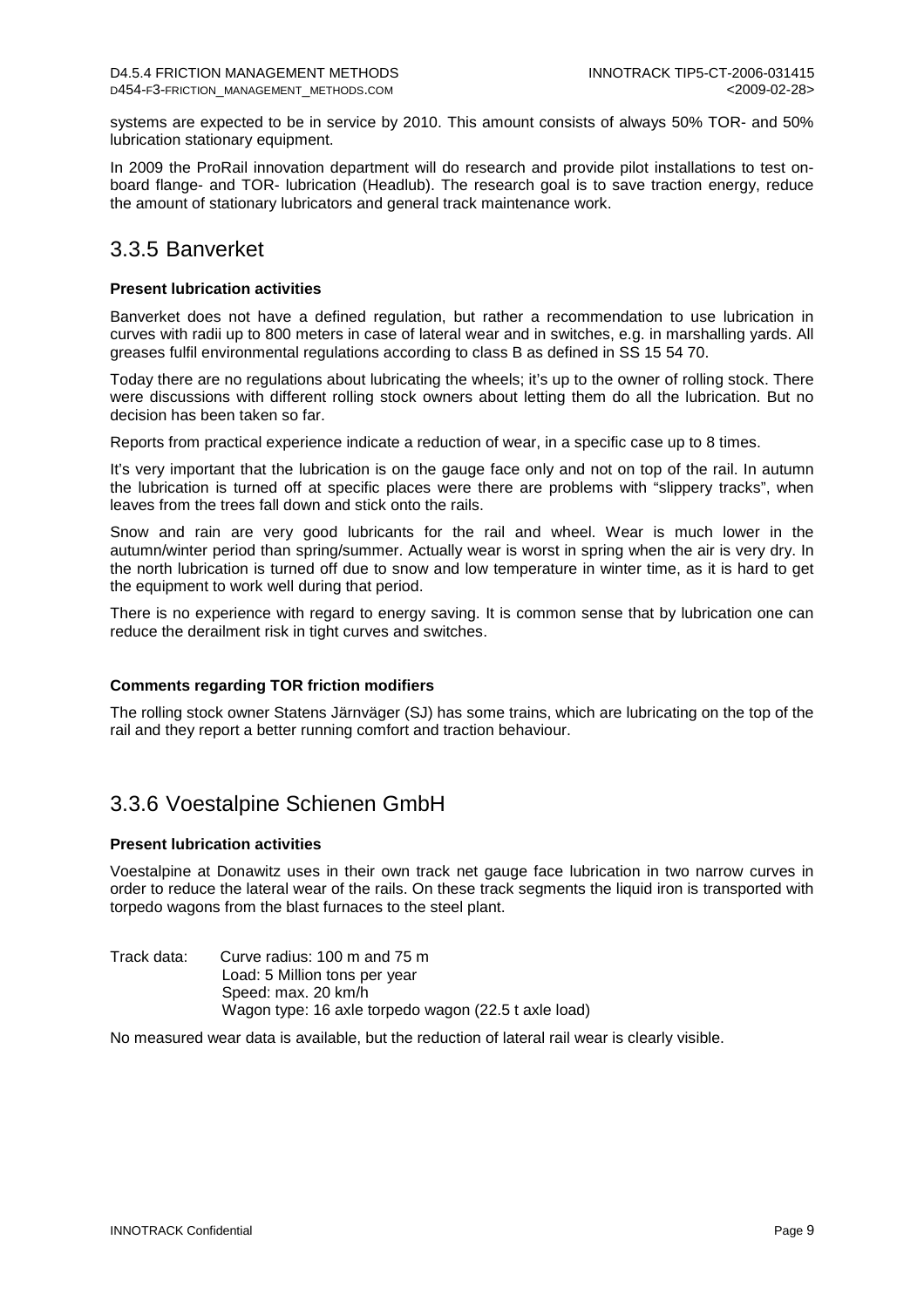### **Comments regarding TOR friction modifiers**

First tests on their full scale test rig were done with dry contact conditions using rail grades R260 and R350HT. Then the tests were repeated with FM application covering the whole rail head (not only top of rail). The FM application was set to one application every 250 wheel passes. This value was chosen from a previous test series that focused on the optimal application rate under test rig conditions. The results showed that with FM-application wear was drastically reduced for both rail grades compared to dry contact conditions.



Fig 1: Comparison of rail grades (R260, R350HT) with and without FM application

Concerning Head Checks the results were similar. With dry contact conditions Head Checks formed on both rail types, with the usual rail grade dependence of RCF defects (the R350HT grade showed reduced crack depth and reduced crack distance in combination with less wear). During the FM tests on both rail grades no HC formed at all. A longer term test was also undertaken with each rail grade (4 times more wheel passes) that also produced no HC on both rail grades. For further details see [1].

There is also an Austrian Railways (ÖBB) project that investigates the effect of a friction modifier on corrugation. As this project is still running, no results are available at the moment.

Several field tests exist within Europe, and also worldwide, that clearly show the positive influence of FM application concerning RCF mitigation, corrugation growth reduction, noise reductions and fuel consumption rates; for further details see [2] - [9].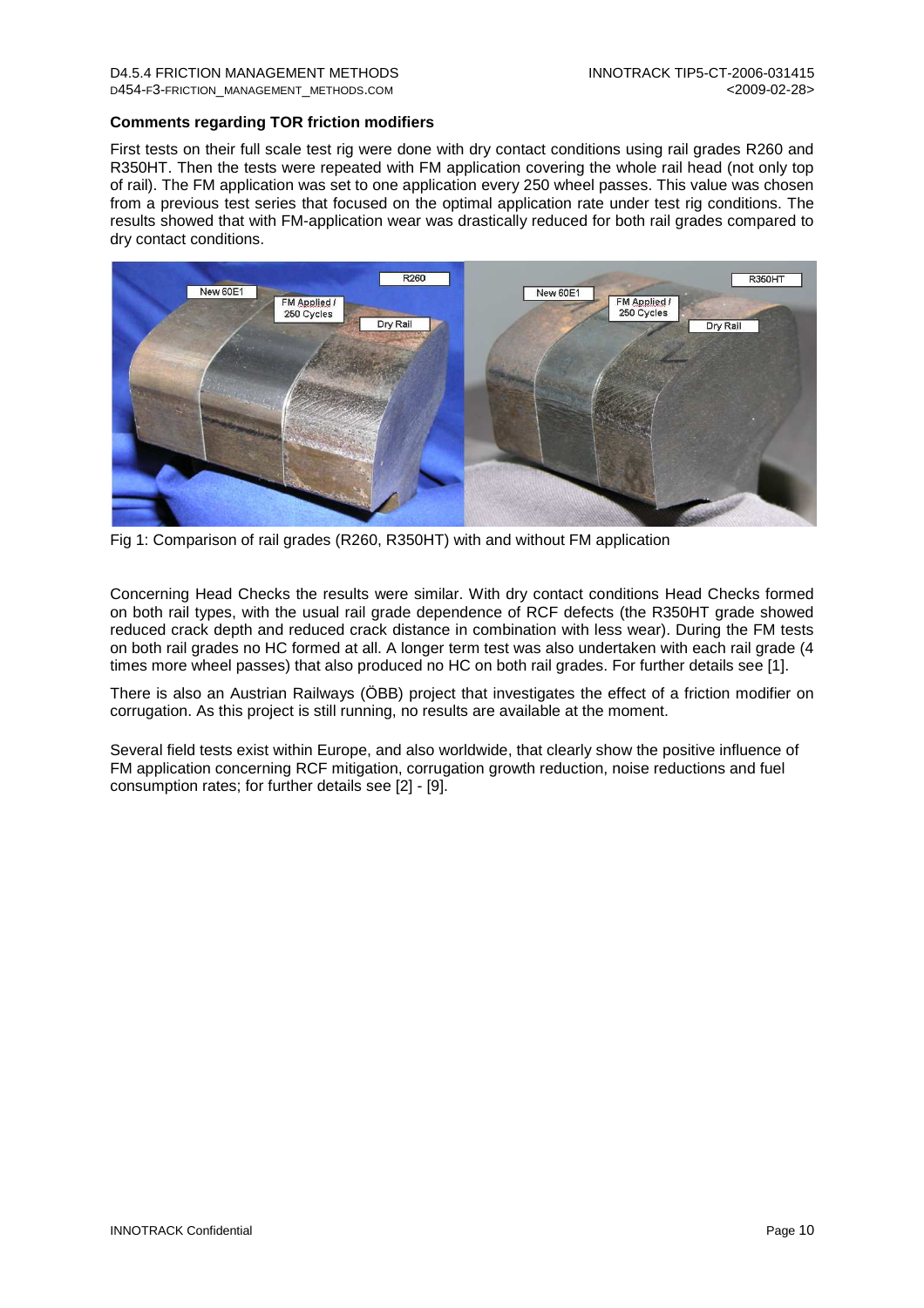#### **Literature on FM (Provided by Voestalpine Schienen GmbH)**

[1] Don Eadie, Dave Elvidge, Kevin Oldknow, Richard Stock, Peter Pointner, Joe Kalousek, Peter Klauser et.al.: The effects of top of rail friction modifiers on wear and rolling contact fatigue: Full scale rail – wheel test rig evaluation, analysis and modeling. Proc. Contact Mechanics Brisbane 2006, pp. 411–419.

[2] D.T. Eadie, M. Santoro, J. Kalousek, Railway noise and the effect of top of rail liquid friction modifiers,Wear 258 (7/8) (2005) 1148–1155.

[3] D.T. Eadie, K.D. Oldknow, L. Maglalang, T.Makowsky, R. Reiff, P. Sroba, W. Powell, Implementation of wayside top of rail friction control on North American heavy haul freight railways, in: Proceedings of the Seventh World Congress on Railway Research, Montreal, 2006, p. 10.

[4] D.T. Eadie, M. Santoro, Top-of-rail friction control for curve noise mitigation and corrugation rate reduction, J. Sound Vibrat. 293 (3–5) (2006) 747–757.

[5] J. Cotter, D. Eadie, D. Elvidge, N. Hooper, J. Roberts, T. Makowsky, Y. Liu, Top of rail friction control: reductions in fuel and greenhouse gas emissions, in: Proceedings of the Eighth International Heavy Haul Association Conference, Rio de Janeiro, Brazil, 2005, pp. 327–333.

[6] Y. Suda, T. Iwasa, H. Komine, T. Fuji, K. Matsumoto, N. Ubukata, T. Nakai, M. Tanimoto, Y. Kishimoto, The basic study on friction control between wheel and rail (experiments by test machine and scale model vehicle), in: Proceedings of the Sixth International Conference on Contact Mechanics and Wear of Rail/Wheel Systems (CM2003), vol. II, Gothenburg, Sweden, 2003, pp. 343–348.

[7] D. T. Eadie, L. Maglalang, B. Vidler, D. Lilley, R. Reiff. Trackside Top of Rail Friction Control at CN,International Heavy Haul Association Conference Proceedings in Rio de Janeiro, Brazil, pp. 85-92, (June 2005).

[8] Donald T. Eadie, Kevin D. Oldknow, Loerella Maglalang, Tony Makowsky, Richard Reiff, Peter Sroba and Ward Powell. Implementation of Wayside Top of Rail Friction Control on North American Heavy Haul Freight Railways, RT&S, May 2005.

[9] Makoto Ishida, Takumi Ban, Kohei Iida, Hiroaki Ishida and Fusayoshi Aoki. Effect of Moderating friction of wheel/rail interface on vehicle/track dynamic behaviour, Wear, Volume 265, issue 9-10, 30 October 2008, pp. 1497-1503.